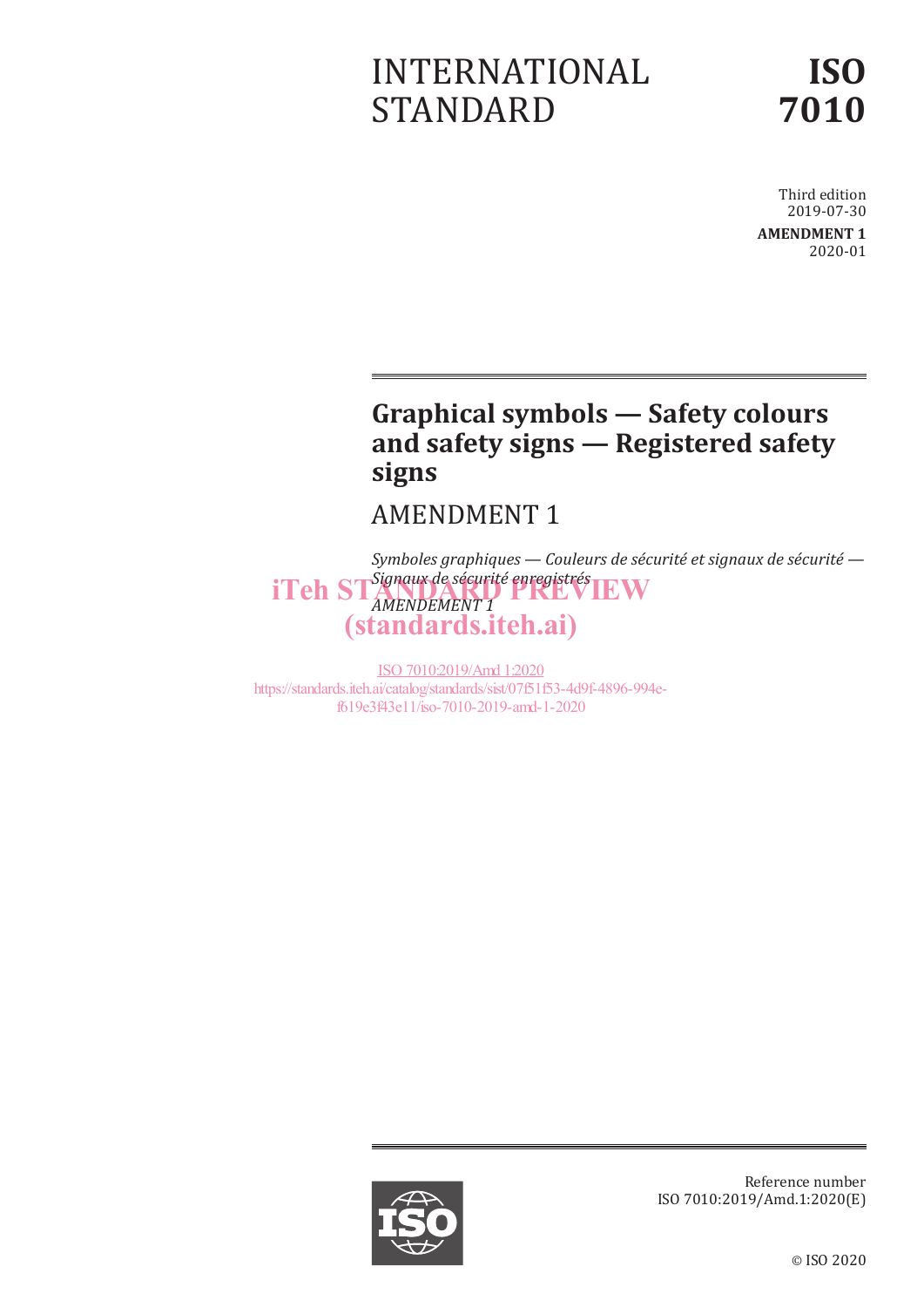# iTeh STANDARD PREVIEW (standards.iteh.ai)

ISO 7010:2019/Amd 1:2020 https://standards.iteh.ai/catalog/standards/sist/07f51f53-4d9f-4896-994ef619e3f43e11/iso-7010-2019-amd-1-2020



### **COPYRIGHT PROTECTED DOCUMENT**

#### © ISO 2020

All rights reserved. Unless otherwise specified, or required in the context of its implementation, no part of this publication may be reproduced or utilized otherwise in any form or by any means, electronic or mechanical, including photocopying, or posting on the internet or an intranet, without prior written permission. Permission can be requested from either ISO at the address below or ISO's member body in the country of the requester.

ISO copyright office CP 401 • Ch. de Blandonnet 8 CH-1214 Vernier, Geneva Phone: +41 22 749 01 11 Fax: +41 22 749 09 47 Email: copyright@iso.org Website: www.iso.org

Published in Switzerland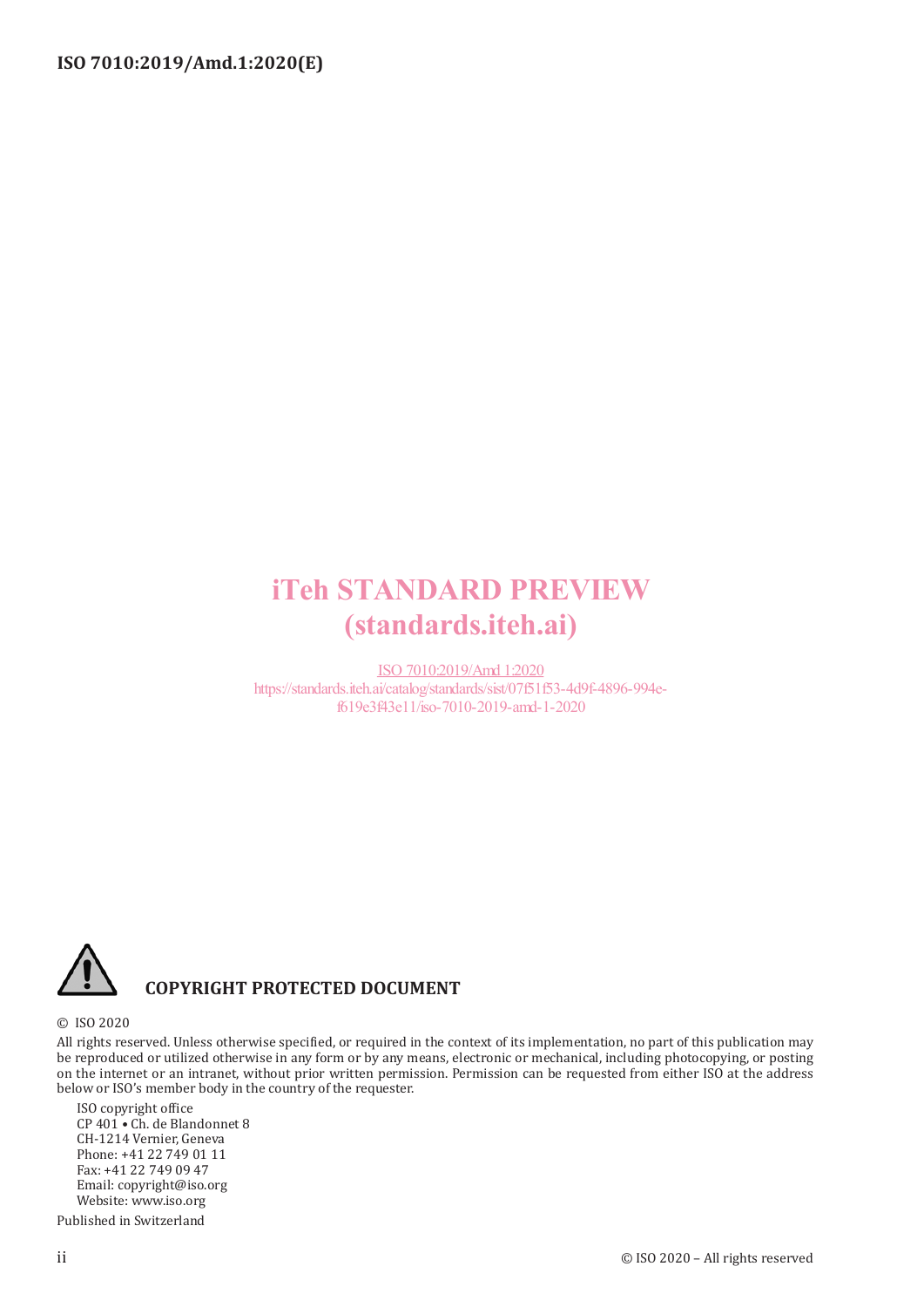### **Foreword**

ISO (the International Organization for Standardization) is a worldwide federation of national standards bodies (ISO member bodies). The work of preparing International Standards is normally carried out through ISO technical committees. Each member body interested in a subject for which a technical committee has been established has the right to be represented on that committee. International organizations, governmental and non-governmental, in liaison with ISO, also take part in the work. ISO collaborates closely with the International Electrotechnical Commission (IEC) on all matters of electrotechnical standardization.

The procedures used to develop this document and those intended for its further maintenance are described in the ISO/IEC Directives, Part 1. In particular, the different approval criteria needed for the different types of ISO documents should be noted. This document was drafted in accordance with the editorial rules of the ISO/IEC Directives, Part 2 (see www.iso.org/directives).

Attention is drawn to the possibility that some of the elements of this document may be the subject of patent rights. ISO shall not be held responsible for identifying any or all such patent rights. Details of any patent rights identified during the development of the document will be in the Introduction and/or on the ISO list of patent declarations received (see www.iso.org/patents).

Any trade name used in this document is information given for the convenience of users and does not constitute an endorsement.

For an explanation of the voluntary nature of standards, the meaning of ISO specific terms and expressions related to conformity assessment, as well as information about ISO's adherence to the expressions or  $\ell$ World Trade Organization (WTO) principles in the Technical Barriers to Trade (TBT) see www.iso.org/ iso/foreword.html. (standards.iteh.ai)

This document was prepared by Technical Committee ISO/TC 145, *Graphical symbols*, Subcommittee SC 2, *Safety identification, signs, shapes, symbols and colours*. https://standards.iteh.ai/catalog/standards/sist/07f51f53-4d9f-4896-994e-

Any feedback or questions on this document should be directed to the user's national standards body. A complete listing of these bodies can be found at www.iso.org/members.html.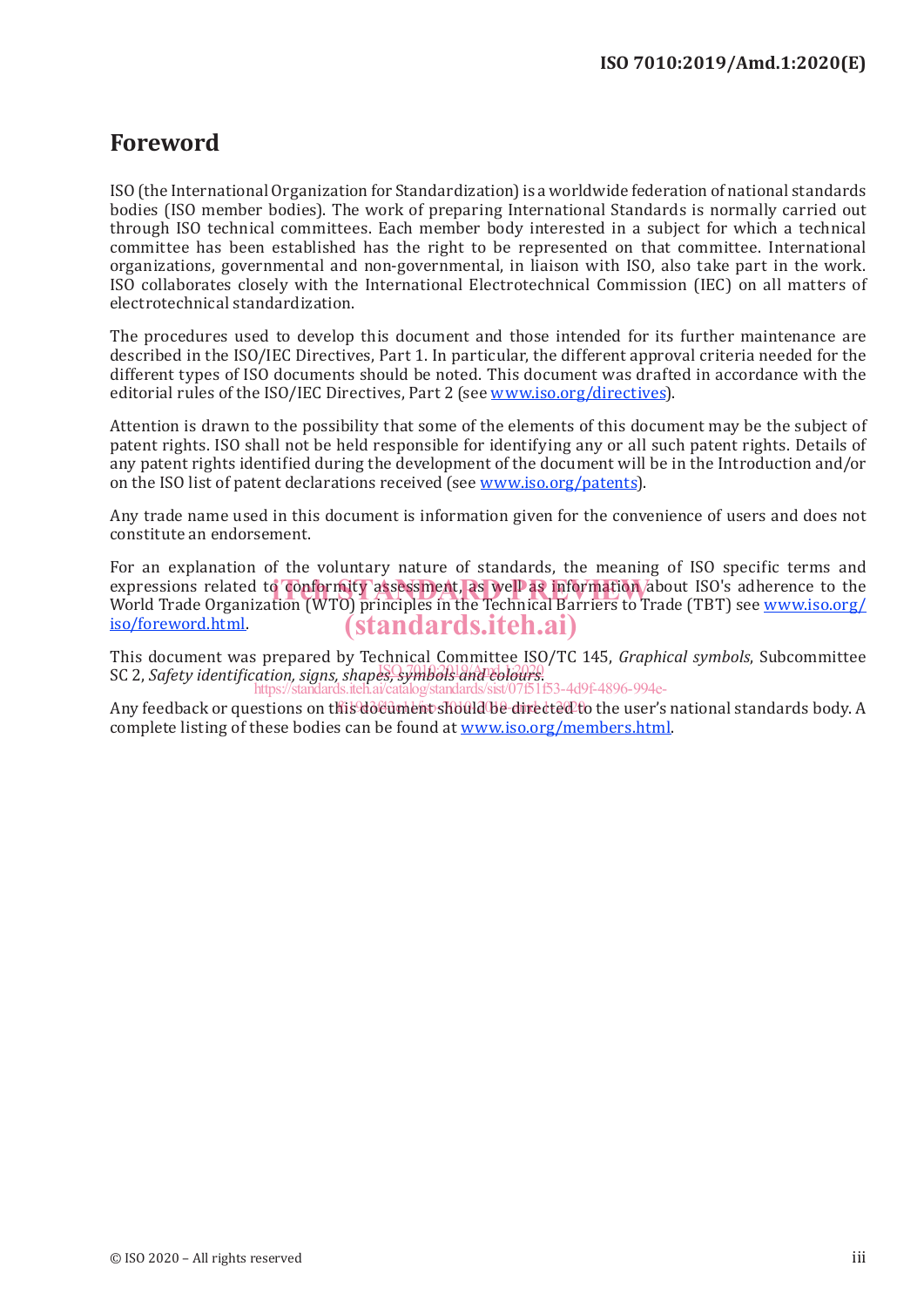# iTeh STANDARD PREVIEW (standards.iteh.ai)

ISO 7010:2019/Amd 1:2020 https://standards.iteh.ai/catalog/standards/sist/07f51f53-4d9f-4896-994ef619e3f43e11/iso-7010-2019-amd-1-2020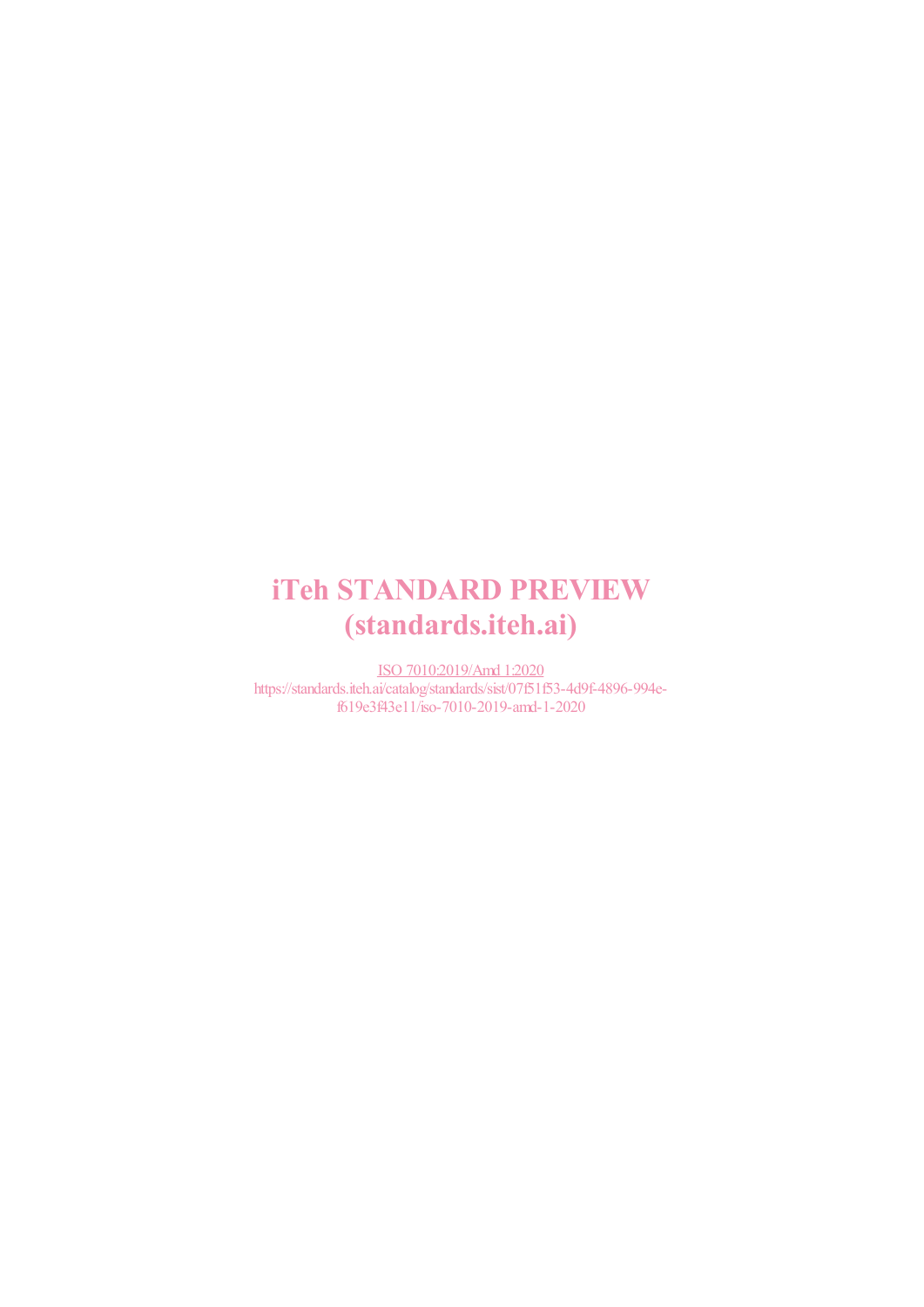# **Graphical symbols — Safety colours and safety signs — Registered safety signs**

# AMENDMENT 1

**IMPORTANT — The colours represented in the electronic file of this document can be neither viewed on screen nor printed as true representations. For the purposes of colour matching, see ISO 3864-4 which provides colorimetric and photometric properties together with, as a guideline, references from colour order systems.**

Add the following safety signs:

- P045: No campfire,
- P071: Do not cross barrier,
- P072: No jumping down,
- W068: Warning; Falling into water when stepping on or off a floating surface,
- W069: Warning; Jellyfish,
- W070: Warning; Step down. **STANDARD PREVIEW**
- matrix and the Online Browsing Platform (www.iso.org/obp).<br>All safety signs are available on the Online Browsing Platform (www.iso.org/obp).

ISO 7010:2019/Amd 1:2020 https://standards.iteh.ai/catalog/standards/sist/07f51f53-4d9f-4896-994ef619e3f43e11/iso-7010-2019-amd-1-2020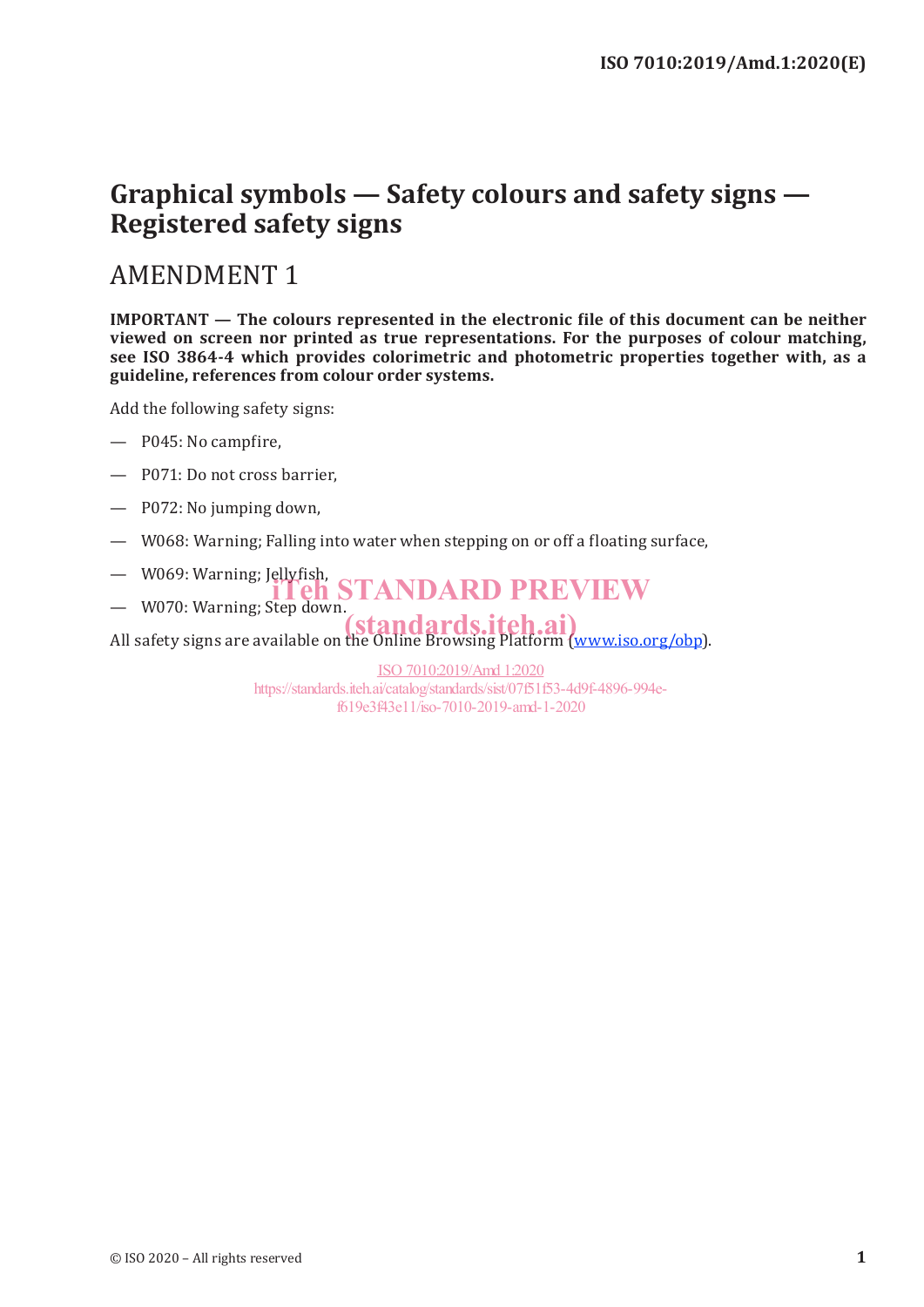

#### **Safety sign P045: No campfire**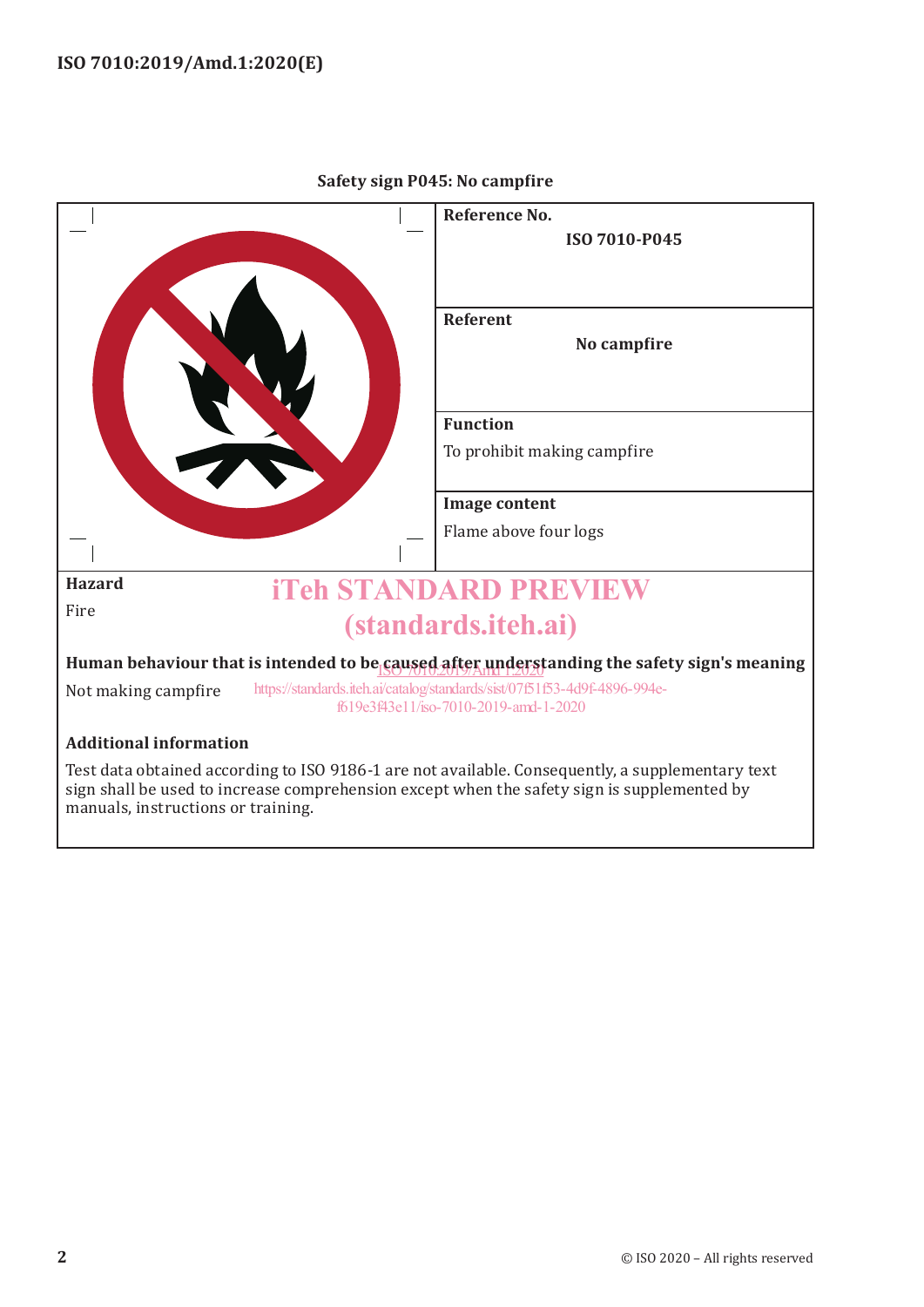|                                                                                                                                                                                                 | Reference No.                                  |  |
|-------------------------------------------------------------------------------------------------------------------------------------------------------------------------------------------------|------------------------------------------------|--|
|                                                                                                                                                                                                 | ISO 7010-P071                                  |  |
|                                                                                                                                                                                                 |                                                |  |
|                                                                                                                                                                                                 |                                                |  |
|                                                                                                                                                                                                 | <b>Referent</b>                                |  |
|                                                                                                                                                                                                 | Do not cross barrier                           |  |
|                                                                                                                                                                                                 |                                                |  |
|                                                                                                                                                                                                 |                                                |  |
|                                                                                                                                                                                                 | <b>Function</b>                                |  |
|                                                                                                                                                                                                 | To prohibit crossing the barrier               |  |
|                                                                                                                                                                                                 |                                                |  |
|                                                                                                                                                                                                 | <b>Image content</b>                           |  |
|                                                                                                                                                                                                 | Human figure (back view), seven vertical lines |  |
|                                                                                                                                                                                                 | between two horizontal lines                   |  |
|                                                                                                                                                                                                 |                                                |  |
| <b>Hazard</b>                                                                                                                                                                                   |                                                |  |
| Dangerous or unsafe areas for entrandards.itch.ai)                                                                                                                                              |                                                |  |
|                                                                                                                                                                                                 |                                                |  |
| <u>ISO 7010:2019/Amd 1:2020</u><br>Human behaviour that is intended to be caused after understanding the safety sign's meaning                                                                  |                                                |  |
| Not crossing the fence, railings or official kind/of barriermd-1-2020                                                                                                                           |                                                |  |
|                                                                                                                                                                                                 |                                                |  |
| <b>Additional information</b>                                                                                                                                                                   |                                                |  |
| Test data obtained according to ISO 9186-1 are not available. Consequently, a supplementary text<br>sign shall be used to increase comprehension except when the safety sign is supplemented by |                                                |  |

#### **Safety sign P071: Do not cross barrier**

manuals, instructions or training.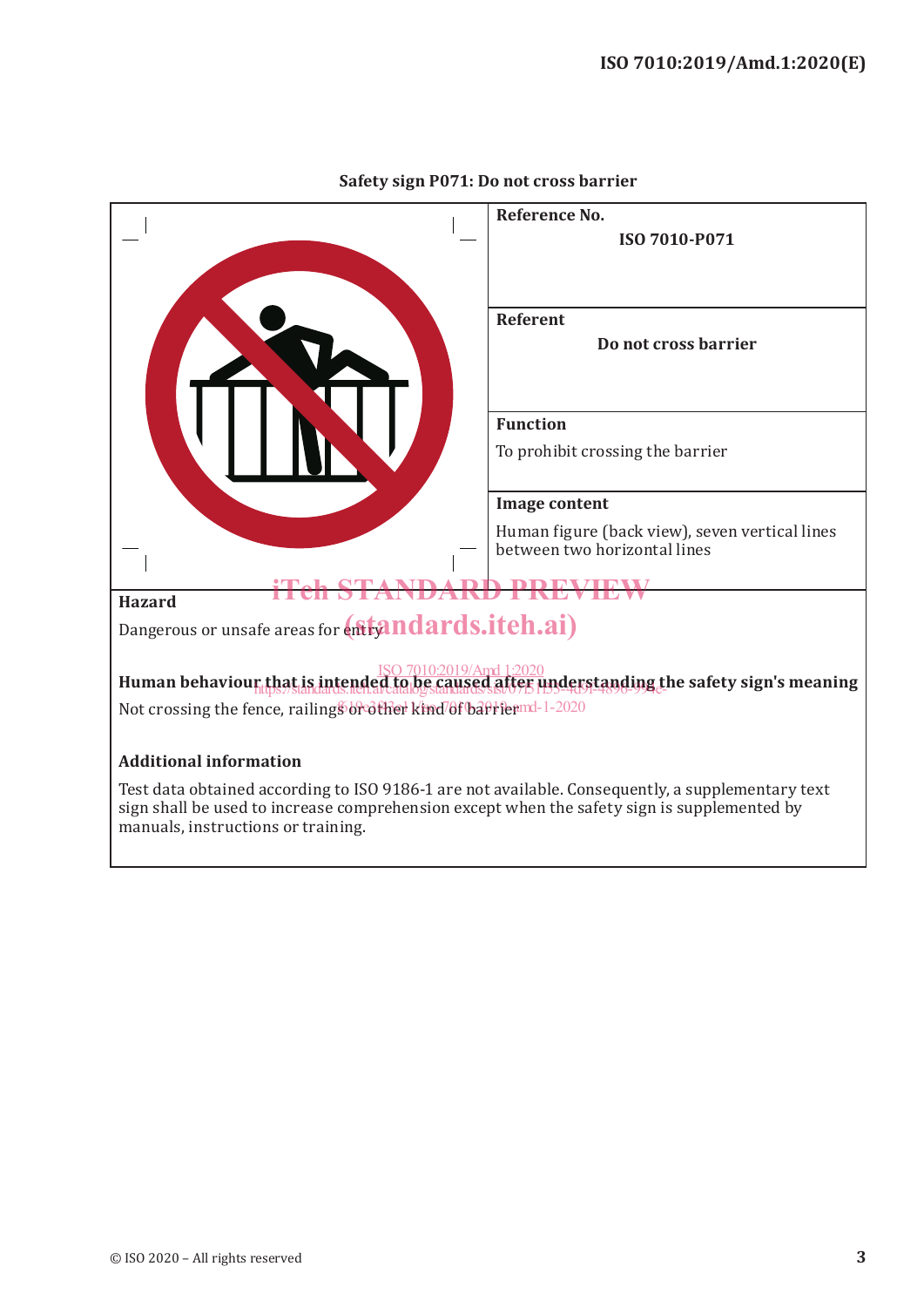|                                                                                                                                                                                                                                       | Reference No.<br>ISO 7010-P072<br><b>Referent</b>            |  |
|---------------------------------------------------------------------------------------------------------------------------------------------------------------------------------------------------------------------------------------|--------------------------------------------------------------|--|
|                                                                                                                                                                                                                                       | No jumping down                                              |  |
|                                                                                                                                                                                                                                       | <b>Function</b>                                              |  |
|                                                                                                                                                                                                                                       | To prohibit jumping down                                     |  |
|                                                                                                                                                                                                                                       | <b>Image content</b>                                         |  |
|                                                                                                                                                                                                                                       | Human figure with raised arms, jumping, block,<br>thick line |  |
|                                                                                                                                                                                                                                       |                                                              |  |
| <b>Hazard</b>                                                                                                                                                                                                                         |                                                              |  |
| Dangerous height or dangerous and unsafe areas on places for jumping into                                                                                                                                                             |                                                              |  |
| <u>ISO 70102019/Amd 12020</u><br>Human behaviour that is intended to be caused after understanding the safety sign's meaning                                                                                                          |                                                              |  |
| f619e3f43e11/iso-7010-2019-amd-1-2020<br>Not jumping down                                                                                                                                                                             |                                                              |  |
| <b>Additional information</b>                                                                                                                                                                                                         |                                                              |  |
| Test data obtained according to ISO 9186-1 are not available. Consequently, a supplementary text<br>sign shall be used to increase comprehension except when the safety sign is supplemented by<br>manuals, instructions or training. |                                                              |  |

#### **Safety sign P072: No jumping down**